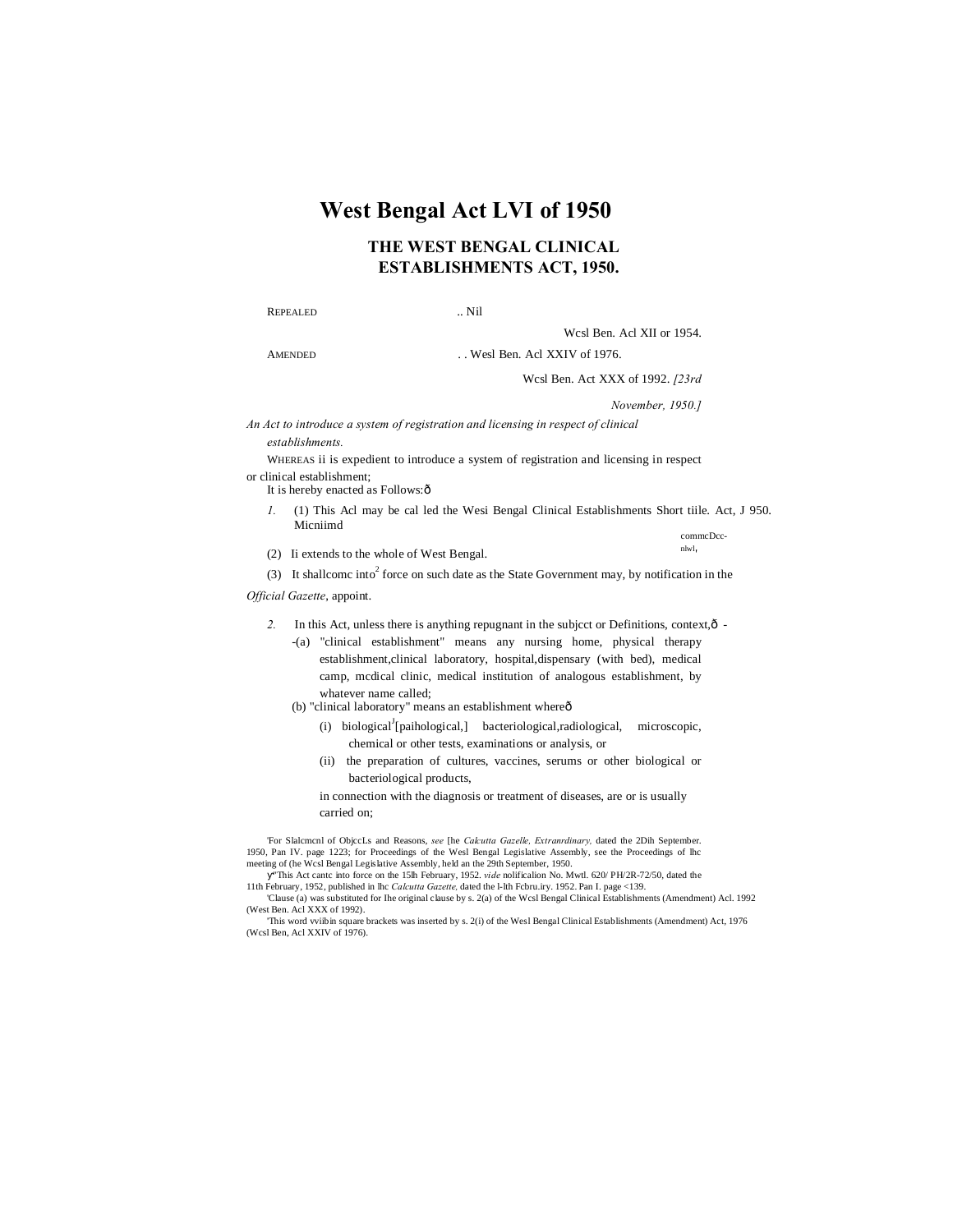#### *(Sections 3. 4.)*

- (c) "maternity home" means an establishment where women are usually '[received or acc cm mo dated or both] for the purpose of confinement and antc-naial andposi-nai.il care in connection with child-birth : [and includes an establishment where women are received or accommodated fori he purpose of sterilization or medical icrminaiion of pregnancy;]
- (d) "nursing home" means on establishment where persons suffering from illness, injury or infirmiiy whether of body or mind are usually '[received or accommodated or both] for the purpose of^observation] nursing and treatment and includes a maternity home;
- $5(e)$  "physical therapy establishment" means an establishment where massaging, electrotherapy, hydrotherapy, remedial gymnastics or similar work is usually carried on, for the purpose of treatment of diseases or of infirmity or for improvement of health, or for the purpose ofrelaxation or for any other purpose whatsoever, whether or not analogous to the purposes hereinbefore mentioned in this clause;
- (f) "prescribed" means prescribed by rules made under this Act;
- (g) "registered mcdieal practitioner" means amedical practitioner registered under (he Bengal Medical Act, 1914; Ben. Aci V]

of *1914.*

[Wcsl Ben. Act

(h) "registered nurse" or "registered midwife" means a nurse or midwife registered under the Bengal Nurses Act, 1934.  $B_{\text{cn}}$  Act  $X^6$  b of 1934.

3. No person shall keep or carry on a clinical establishment without being registered in rcspcet thereof and except under and in accordance with the terms of a license granted therefor.

4, (I) Every application for registration in respect of any clinical establishment and for the gram of a license therefor shall  ${}^6$ [, subject to the provisions of section 5A<sub>(</sub>] be made to such authority (hereinafter to as the

'These words within square brackcis were substituted for (he words "received and accommodated" by s. 2(ii) of the Wc^t Bengal Clinical Establishmcnts Ac(, 1976 (West Ben. Act XXIV of]976>.

: These words within square brackets were inserted by s. 2(b)of the West Bengal Clinical Establishment (Amendment) Act. 1992 (West Ben. Act XXX of 1992).

<sup>3</sup>These words within square brackets were substituted for the words "received and accommodated" by s 2(iii) of the West Bengal Clinical Establishments (Amendment) Act, 1976 (Weil Ben. Act XXIV of 1976).

"This word within square brackets was inserted by s. 2(c) of the West Bengal Clinical Establishments (Amendment) Act, 1992 (West Ben. Ad XXX of 1992).

'Clause (e) was substituted for the original clause by s. 2 of the West Bengal Clinical Establishments (Amendment) Act, 1954 (West Ben. Act Xll of 195'!).

'The words, figure and letter wilhin square brackets were inserted by s. 3(a)(i) of the West Bengal Clinical Establishments (Amendment) Act. 1992 (West Ben. Act XXX of 1992).

Clinical establishment not (o be kepi or carried on willDUI registration and liccnsc.

Application For legis- [ration and liccnsc.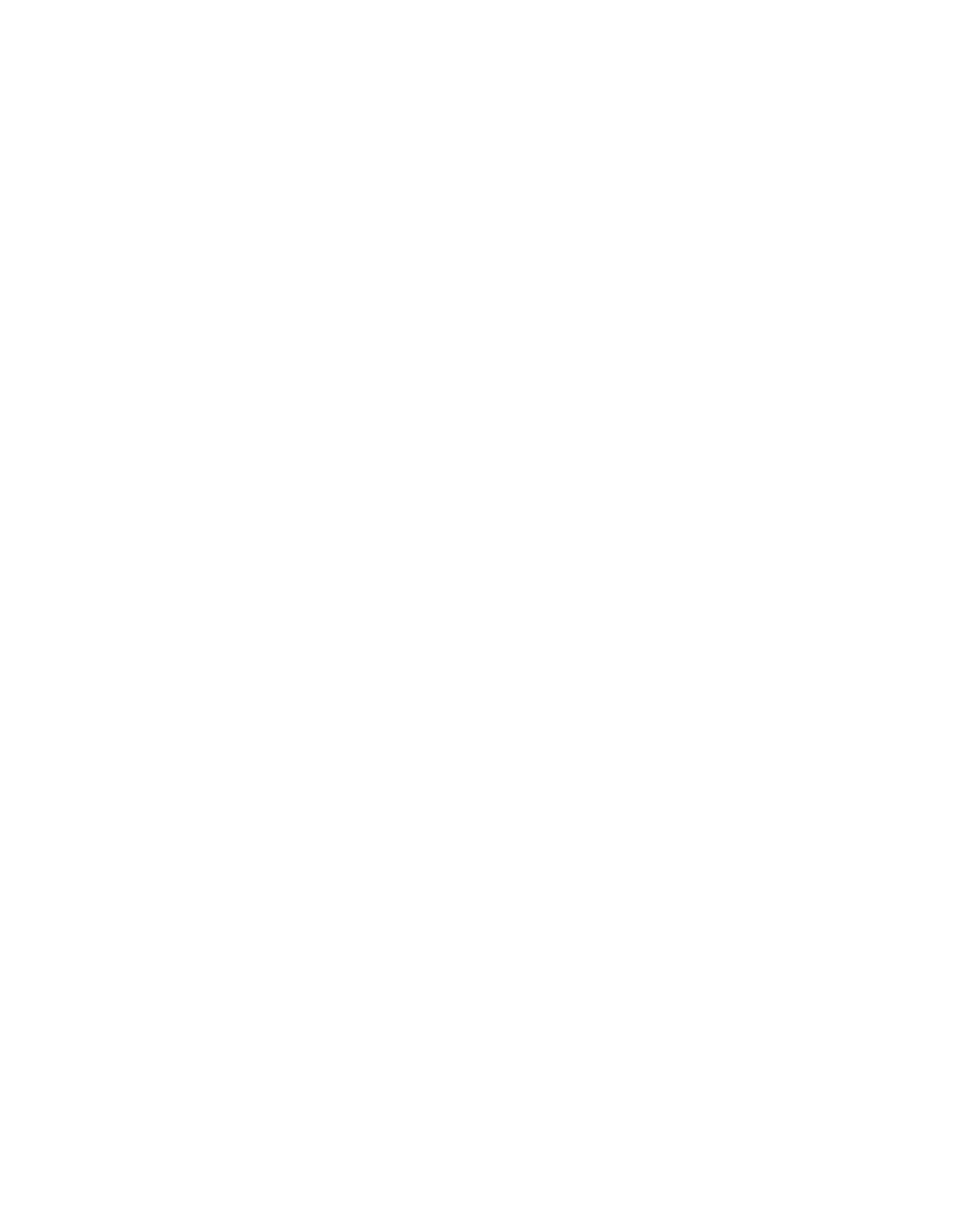*(Section 4.)*

prescribed authority), shall contain such particulars and shall be - accompanicd by such fee 'Lt not exceeding a sum of fifteen thousand rupees per year,] as may be prescribed:

-Provided [hat the Stale Government may, if ii considers neccssary so (o do in [he public interest, by order exempt any clinical establishment from payment of any such Fee.

(2) The prescribed authority, if satisfied that the applicant and the clinical establishment fulfil such conditions as may be prescribed, shall register the applicant in respect of such clinical establishment and shall grant him a licensc therefor and the registration and the license shall be valid for such period as may be prescribed.

(3) TTieprescribed authority mayrejeeian application ifheissatisfiedô

- (a) that the applicant or (he clinical establishment does not fulfil the conditions prescribed under sub-section (2);
- (b) that the real object or the applicant is to use or allow the clinical establishment ID be used for immoral purposes;
- (c) in the case of a nursing home other than a maternity home that such nursing home is not or will not be under the charge of a registered medical practitioner resident therein '[round the clock] and that the nursing of persons received and accommodated therein is not or will not be under the superintendence of a registered nurse resident therein  $\int$  [round the clock]; or
- (d) in the case of a maternity home thai such maternity home is not or will not be '[under the charge of a registered medical practitioner resident therein]<sup>6</sup>[round the clock] and that the attendance on every woman before, at, or after child-birth ^[or sterilization or medical termi nation of pregnancy] or on any child born is not or will not be under the superintendence of a registered midwife resident therein '[round lhc clock];

and shall in every ease where the application is rejected record the grounds for rejection; 'Provided that no application shall be rejected, unless the applicant has been given an opportunity or showing cause in support of his application.

'These words within square brackets were inserted bys. 3(i) of (he West Bengal Clinical Establishments (Amendment)

Act, 1976 (.West Ben. Acl XXIV of 1976),<br>T!iis proviso was added by s. 3(a)(ii} of lhc Wcsl Bengal Clinical Esiablishmems (Amendment) Acl, 1992 (West Ben. Acl XXX of 1992).

'These words wiihin square bnickcis were inserted by s. H(b)(i)(l) of lhc West Bengal Clinical Esiablishmems (Amendment) Act. 1992 (West Ben, Act XXX of 1992). "These words within square brackets were inserted by s. 3(b)(i)(2). *ibid,*

'These words within square brackets were substituted for the wards "under the charge of a registered midwife" by s. 3(ii) of lhc Wesl Bengal Clinical Establishments (Amendment) Act. 1976 (West Ben. Act XXIV or 1976).

These wonJs within square brackets were inserted by s, 3(b)(ii)(t) of the Wesl Bengal Clinical Esiablishmems (Amendment) Act, 1992 (West Ben, Acl XXX of 1992),

'These words wiihin square brackets were inserted by s. 3(b)(ii)(2), *ibid.* 'These words wiihin squire brackets were inserted by s, 3{b)(ii)(3), *'bid.*

"This proviso was added bys.3of the WcslBcngal Clinical Establishment (Amen dram) Act. 1954 (West Ben. Act XII of 1954).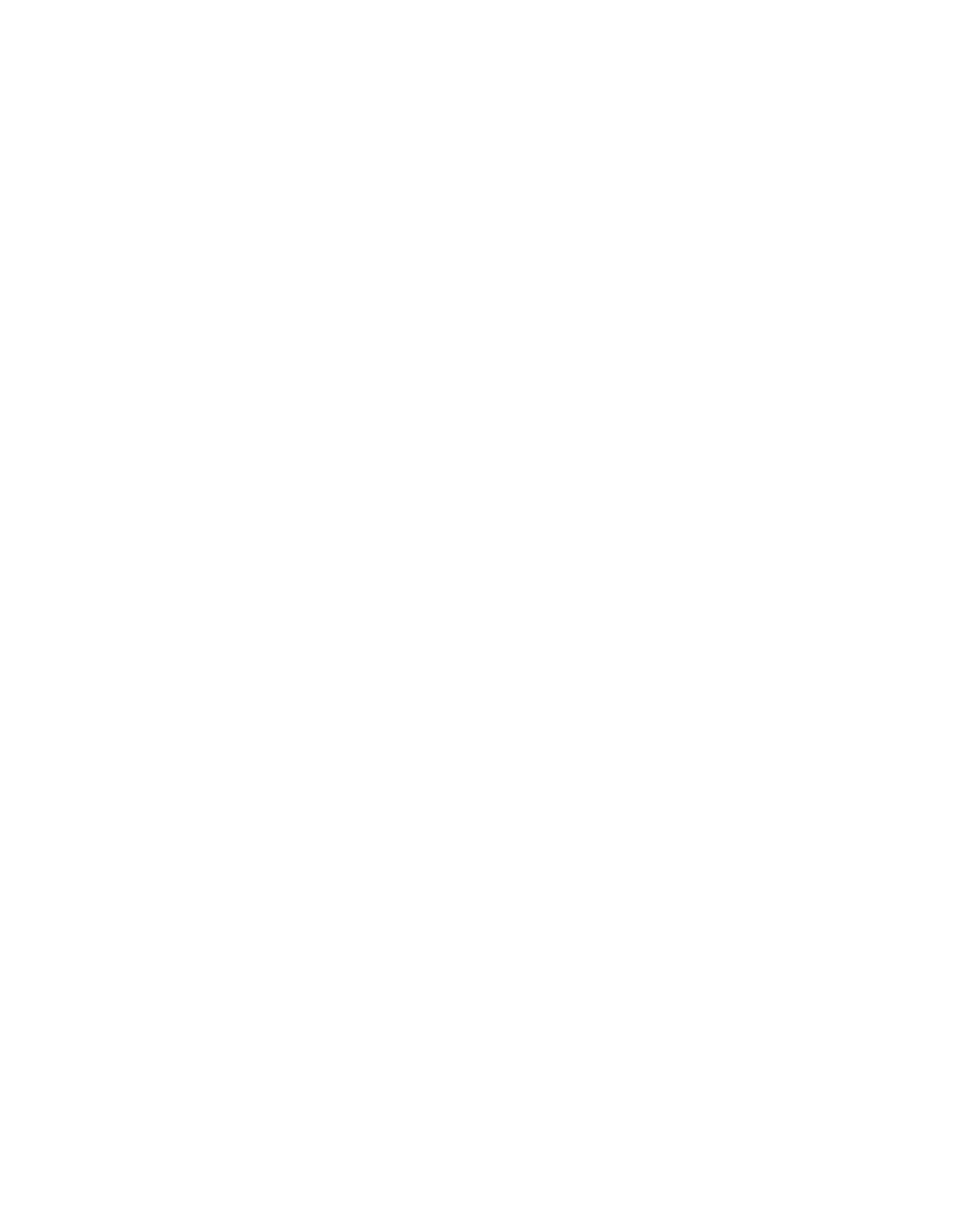## <sup>262</sup> *The West Bengal Clinical Establishments Act, 1950.* [West Ben. Act *(Section 4.)*

<sup>1</sup>(3A) No civil coun shall have any jurisdiction to entertain any suit or oilier proceedings challenging the decision of the prescribed authority under sub-seclion (3).

(4) An appeal shall lie to such authority as may be specified in (his behalf, against the rejection of an application under sub-section (3) and any order passed on such appeal shall be final and shall not be questioned in any Court.

-(5) Every license granted under sub-section (2) shall bcsubjecuolhe following icrms and conditions, namely: ô

- (a) that the clinical establishment shall not be used for immoral purposes;
- (b) that adequate measures shall be taken to keep the clinical establishment in perfectly sanitary and hygienic condition;
- (c) that every person keeping or carrying on a clinical establishment shall submit an immediate report to the proscribed authority as soon as it comes to his notice that any person who has been admitted as an outdoor or indoor patient in the clinical esiablishment is suffering from or has been attacked with tetanus, gas gangrene, small pox, -"[cholera, encephalitis, acquired immune deficiency syndrome or any other infectious or dangerous descase] specified by the State Government in this behalf by notification published in the *Official Gazette<sup>1</sup> ,*
- $J$ (cc) that every person keeping or carrying on a clinical establishment shall submit to the prescribed authority a monthly report about the number of cases of sterilization of male and female, particulars of cases of mcdical termination of pregnancy and particulars of Mother and Child Health Care Programme, Immunisation Programme or any other like programme carried on by or in any such establishment;
- (d) that for every clinical establishment records shall be kept in such form and report submitted to the prescribed authority in such form, in such manner and at such intervals, as may be prescribed, containing—
	- (i) the name and other particulars of each person who is received or accommodated at theclinical establishment as an outdoor or indoor patient;
	- (ii) the name of any of the prescribed diseases for which such person in treated;

'This sub-seclion was inserted by s. 3(c) of the Wcsl Bengi) Clinical Establishments (Amendment) Act, 1992 (West Ben, Acl XXX or 1992),

-Sub-seciion (5) was substituted fur (he original sub-see I ion (5) by s. 3(iii) of the WMI Bengal Clinical EslablishmenI (Amendment) Acl, J 976 (West Ben. Acl XXIV of 1976).

'These wonts within square brackets wercsubsululed for the words "cholera or any 01 her dangerous disease" by s. 3(d)(i) of ihc West Bengal Clinical Establishments (Amendment) Act. 1992 (West Ben. At I *X X X* or 1992),

'This clause was insened by s. 3(d)(ii). *ibid.*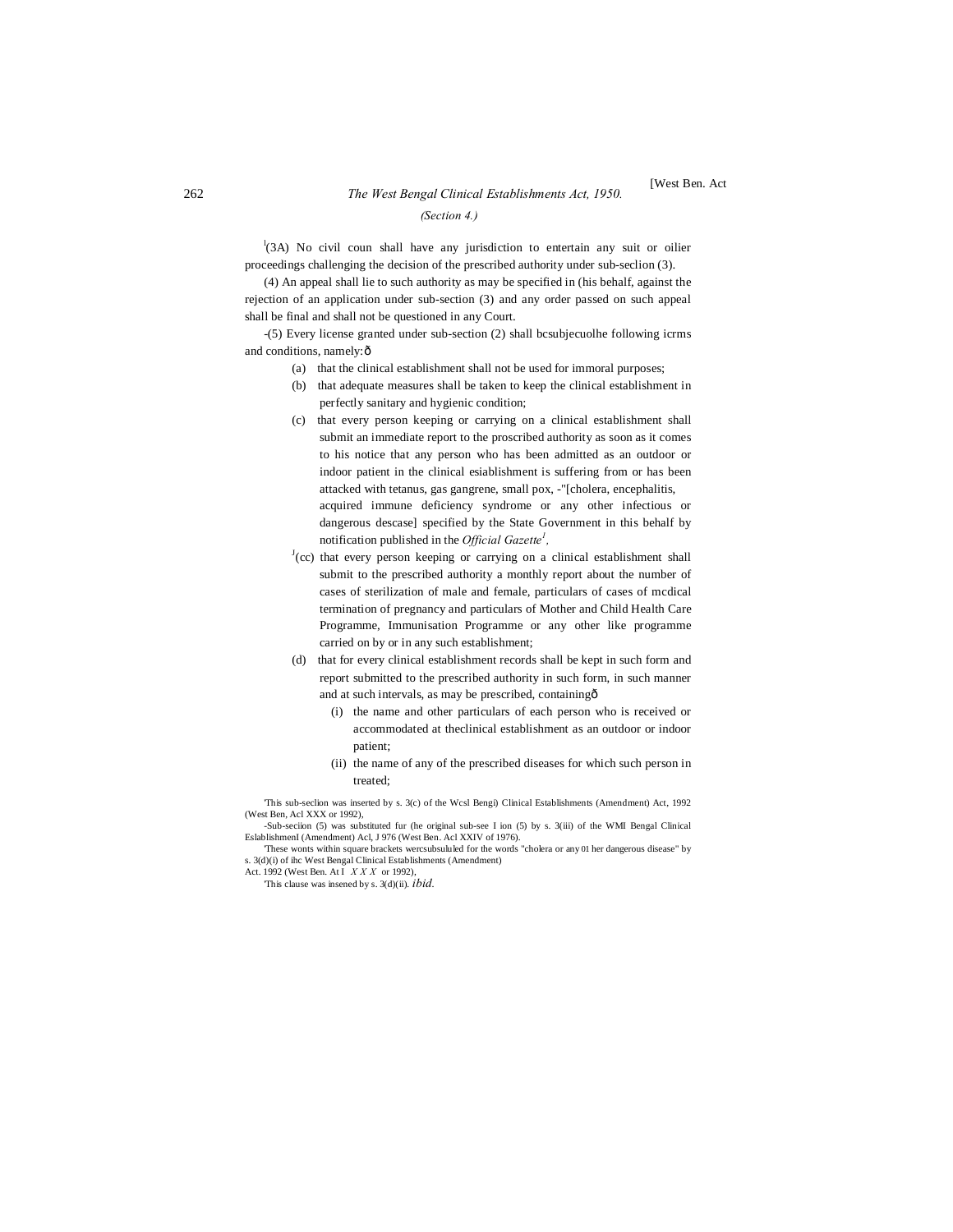#### 263 *The West Bengal Clinical Establishments Act, 1950.*

#### *(Sections 5-5B.)*

- (iii) the name and oLhcrpaniculars ofthe registered medical practitioner wlio attends him;
- (iv) the amount paid by each person towards costs of—
	- (a) boarding and lodging, if any, and
	- (b) treatment '[and pathological or olherinvcstigation];
- (v) birth, death and miscarriage, if any, that takes place in the clinical establishment during the period to which the report relates; and

(e) My other terms and conditions which may be prescribed.

5. IF at any time after any person has been registered in respcct of any Cancellation clinical establishment and granted a license therefor, the prescribed <sup>or</sup>.<br>
<sup>1</sup> regisiraUDfl

authority is satisfied that the terms of the liccnse arc not being complied and license with, he may cancel such registration and liccnse:

: Provided that no cancellation of any registration and liccnse shall be made unless such person has been given an opportunity of showing cause  $\frac{1}{2}$  [within fifteen days from the date of receipt or a notice in this behalf] as to why such such registration and license should not be cancelled.

Classifica-" 5A. The State Government may, on a consideration of the number of beds available in, and the amenities like air-conditioning and similar oilier amenities and the services in the form of medicines, facilities for electorcardiogram, sonoscanning, X-rays and similar other facilities provided by, clinical establishments, classify them into such categories and in such manner as may be prescribed.

<sup>J</sup>5B. TheSiate Government may constitute, in such manner as may be prescribed, a Siate Level Committee for the State of West Bengal and a District Level Committee for each district of West Bengal for die purpose of advice toiheSiatc Government on the

implementation of (he provisions of this Act.

*Explanation.* $\delta$  For the purposes of this section, the area of Calcutta as defined in clause (9) of section 2 of the Calculla Municipal Corporation Acl, 1980, shall constitute a district of West Bengal.

State level and District level commiuees.

tion of clinical es labl is time ms.

'These words wilhin squaiu brackets were inserted by s. 3(d){iii) of ihs Wesl Bengal Qinirnl Establishments (Amendment) Acl, 1992 (Wesl Ben Acl XXX of l'->92),

This proviso was added bys iodheWest Bcngul Clinical Establishments (Amendntem) Acl. 1954 (West Bin, Ac[ XII of 1954 J.

<sup>J</sup>Thcs« words wilhin square brackets were inserted by s. A of the Wesl Bengal Clinical Establishments (Amendment) Acl, 1992 (Wesl Ben, Acl XXX of I'J92). <sup>J</sup> S eel ions 5A ind 5B were insened by s 5. *ibid.*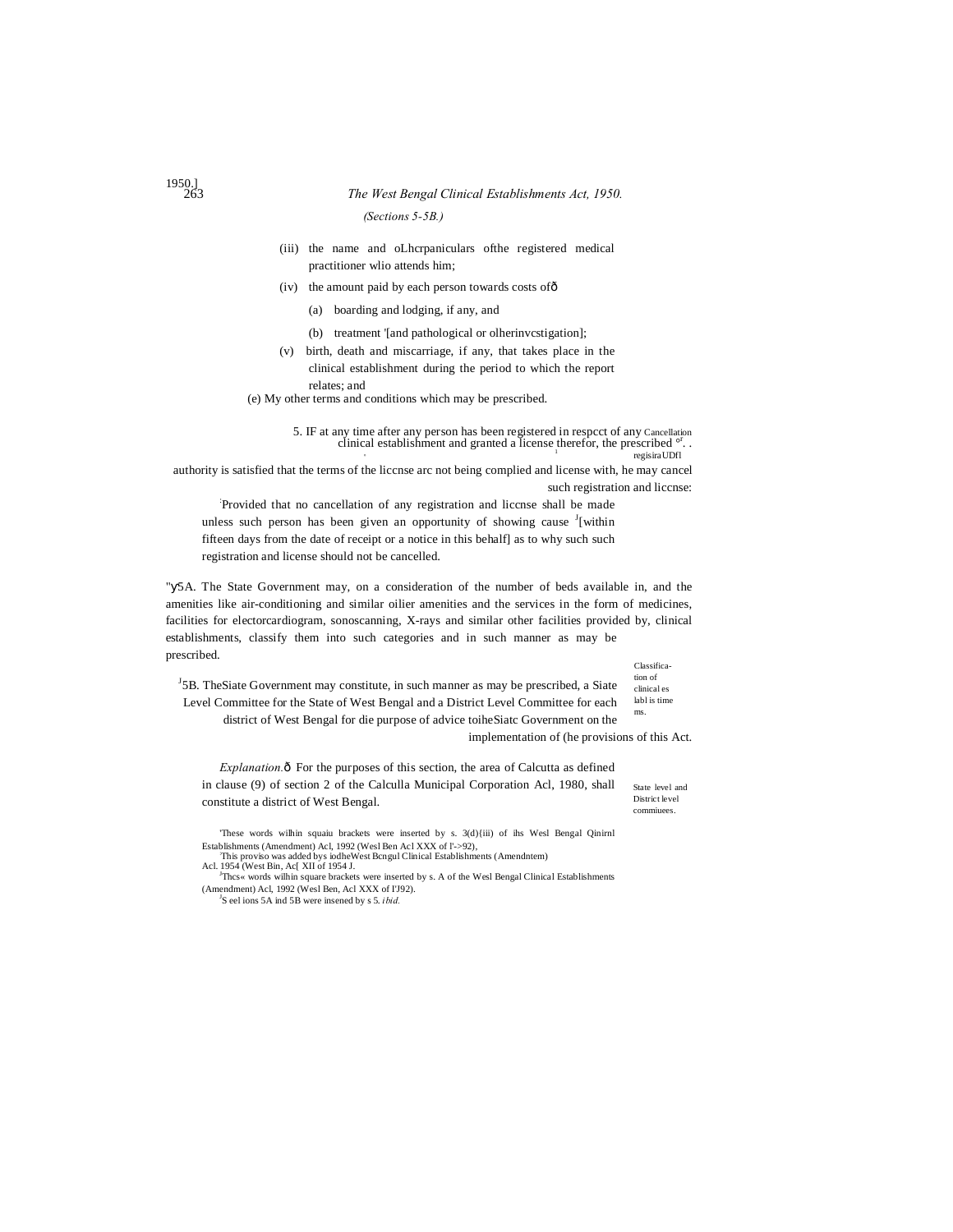#### 264 *The West Bengal Clinical Establishments Act, 1950.*

**[West Ben. Act**

#### *(Sections 6, 7.)*

 $'6.$  (I) Subject lo <sup>J</sup>[such as rules may be made under (his Act,] any officerof the Stale Government authorised by lhc Slate Government in this behalf, may, ô

- (a) enter, ai any lime by nighl or by day, with or without noticc, any place or establishment which he has reason lo believe is being used as a clinical establishment;
- (b) make such examination of the placc or establishment and inspect any equipments, articles or documents found therein and seize and take out therefrom any such equipments, articles ordocumcms, as he deems neccssary for the purpose of examination, analysis, investigation or evidence and retain them as long as he thinks it necessary to do so for such purpose;
- (c) make such inquiries, and put such questions to any person found in such placc or establishment, as he deems necessary in order to ascertain whether the place or the establishment is being used as a clinical establishment or not;
- $J$ (d) enter any clinical establishment and, with (he assistance of a policeofficer not below the rank of Sub-Inspector, seize any document, equipment or other materials which such csfanblishment is not authorised lo keep or maintain under any law for the time being in force, in accordance with such procedure as may be proscribed.

(2) No person shall obstruct an officer authorised under sub-scction (1) in the exercise of any power conferred by lhat sub-section or make any false or reckless statement in answer to a question put by such officer in exercise of ihe power conferred on him under clause (c) of that sub-section.

#### $7. (1)$  Any personô

- (a) who contravenes the provisions of section 3, or
- (b) who contravenes the provisions of sub-section (2) of section 6, or
- (c) being the holder of alicense granted under this Act in respect of any clinical establishment, uses or allows such establishment to be used Tor <sup>J</sup>[immoral purposes in contravention of the terms and conditions referred lo in clause (a) of sub-section (5) of section 4,]

'Scciion 6 was substituted for Ihe original see lion 6 by s. 5 of the West Bengal Clinical Establishments (Amendment) Acl. 1554 (Wesl Ben. Acl XII of 1954).

Thesc words wiihin square bnickcis were subsiiluted for the words "such regulations at miy ^prescribed," by s. 6(a) a 0 he West B en gal CI in ical Es lab! ishraenis (Amendment) Aci, 1992 (Wesl Ben, Acl XXX of 1992).

'This clause was inserted by s, 6(b), *ibid.*

'These words, tellers, figures and brackets within square brackcls wcrt; substiluied for the words "immoral purposes," by s. 7( I)(a). *ibid.* 

Power of cniry.?/ inspection, OIL.

**Offences** and pun a] lies.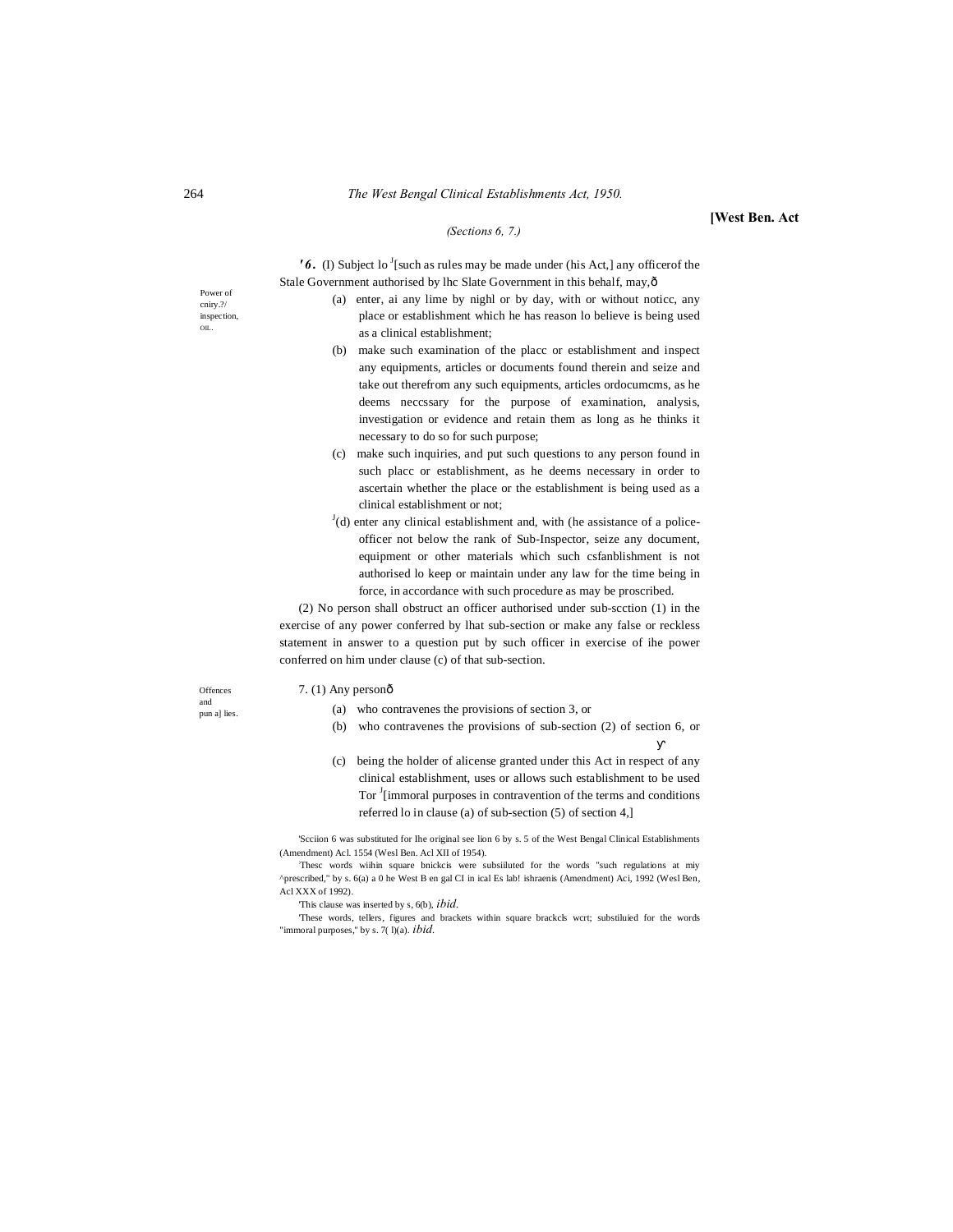LVI of 1950.]

*(Section 7.)*

., shall be guilty or an offence and shallô

- (i) on conviction for a firsl ofTcncc be punishable with imprisonment for a term which may extend to '[three years or with fine which may extend to five thousand rupees] or with both, and
- (ii) on conviction for a second or subsequent offence be punishable wilh imprisonment for a lerm which may extend to [seven years or wilh fine which may extend to ten thousand rupees] or wilh both,

and shall in addition be liable to a fine which may extend to-'[one hundred rupees for everyday] for which the offence continues after conviction.

> (2) Where a person committing an offence under this Act is acompany or an association or a body of persons, whether incorporated or not, every director, manager, sccrctary or olhcrorficcr concerned wilh themanagemenl thereof shall, unless he proves that the offence was committed without his knowledge or that he exercised due diligence to prevent its commission, be deemed to be guilty of such offence.

> Subject to the provisions oF sub-section (1) and sub-section (2), any person who contravenes any oftheierms and conditions refened to in sub-section (5) of scction 4 shall, notwithstanding any cancellation of registration and license under scction 5, be guilty of an offence, and shall—

- (a) on conviction for a firsl offence be punishable wilh imprisonment for a term which may extend to six months or wilh fine which may extend lo five hundred rupees or with both, and
- (b) on conviction for a second or subsequent offence be punishable with imprisonment for a lerm which may extend to two years or with fine which may extend to Uvo thousand rupees or with both.

 $J<sup>J</sup>(4)$  Any person who contravenes any provision of any rules made under this Act shall be guilty of an offence not provided for in this Acl and shall on conviction be punishable with inprisonment for a term which may extend to six months or with fine which may extend loonc thousand rupees or wilh both.

'These words wiihin square brackels were suhslituled for ihe words "one yearor wilh tine which may extend lo five hundred rupees" by *s.* \*7(1 Kb) of ihe Wesl Bengal Clinical Establishments (Amendment) Acl, 1992 (Wesl Ben. Act XXX of 1992).

: Thcsc words wiihin square brackets were subslilulcd far lhc words "three years or wilh fine which may extend to one thousand rupees" by s. 7(l)(c\ *ibid.*

'These words wiihin square brackets were subslilulcd Tor Ihe words "twenty five rupees for every day" by s, 7(1 )(d). *ibid.*

4 Sub-sec(ions 3 and 4 were insened by s. 7(2). *ibid.*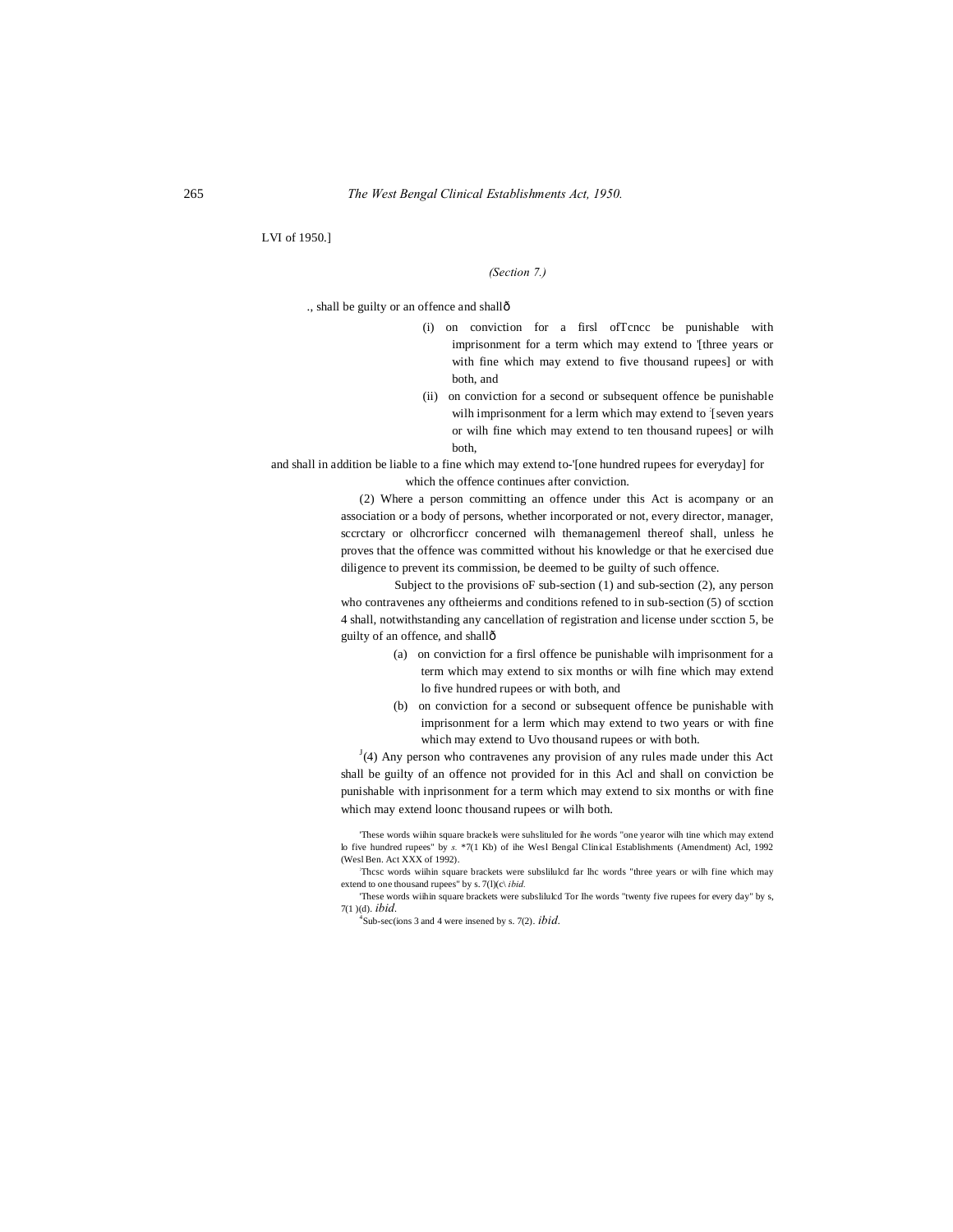[West Ben. Act

### *(Sections 7A. 7B, 8.)*

'7A. Any person who knowingly serves in a clinical establishment which is nai duly registered and licensed under this Acl or which is used for i mmoral pu rposes shal I be guilty of an offence and  $2$ [sh al I be pun i shable with imprisonment foraierm which may extend to six months or with fine which may extend to one thousand rupees or with both.]

<sup>1</sup>7B. All offences under sections 7 and 7A shall be cognizable<sup> $n<sup>1</sup>$ </sup> [and all aflences under sub-sections  $(1)$ ,  $(2)$  and  $(3)$  of sections 7 and 7A shall be nonbailable.]

S. (1) For a period of six months from the commencement of this Act, the provisions of section 3, section 5, section 6 and section 7 shall not apply to any clinical establishment in existence on the date of such commencement.

(2) Nothing in this Act shall apply in respect of—

- (a) anyclinical establishment maintained by orunderthecontrol of'[the State Government or the Central Government] or any local authority; or
- (b) any asylum established or licensed under the Indian Lunacy Act. 1912; or ivorwt...
- (c) any leperasylum appointed,establishedormaimainedunder the Lepers Act, 1898; or tit of 1898.
- (d) any chamber or '[surgery] of a registered medical practitioner; or
- (e) any hairdresser's shop or saloon where scalp or faecmassagc or manicure treatment is administered to female customers only or is administered in full view of all the customers resorting there;  $\left[7\text{[or]}\right]$
- $7(Q)$  any hospital, '[dispensary (with bed)] or other medical institution '[specially exempted] in this behalf by the State Government; or

'These words wilhin square brackets were substituted Tor the word "Government" by s. 10(a). *ibid.* •This word wilhin square brackcls was subs li luted for the word "clinic" by s. 7{a)oflhe West Bengal

Penally for servingin an unlicensed and unregistered clinical cstablis time ni, **Offences** under sections 7 and 7 A to be cognizable - '[and nonbailable], Savings.

<sup>&</sup>lt;sup>1</sup> These words within square brackcls were inserted [in the marginal note] by s. 9(a),  $ibid$ . These words, figures, letter and brackets within square brackcls were inserted by s. 9(b), *ibid.*

Clinical Establishment (Amendment) Acl, 1954 {West Ben. Act XII or 1954).

<sup>^</sup>Thi sword wiLhin square b rackc LS was added al the end ofclauie(e) and after that clause, clause tf) was added by s. 7(b), *ibid.*

<sup>&</sup>quot;These words and brackets wilhin square brackets were substituted for the word "dispensary" by s. 10(b)(i) of the West Bengal Establishments (Amendment) Act, 1992 (West Ben. Act XXX of 1992).

These words wilhin square brackels wen; substiluled for the word "recognised" by s. 10(b)(ii), *ibid.*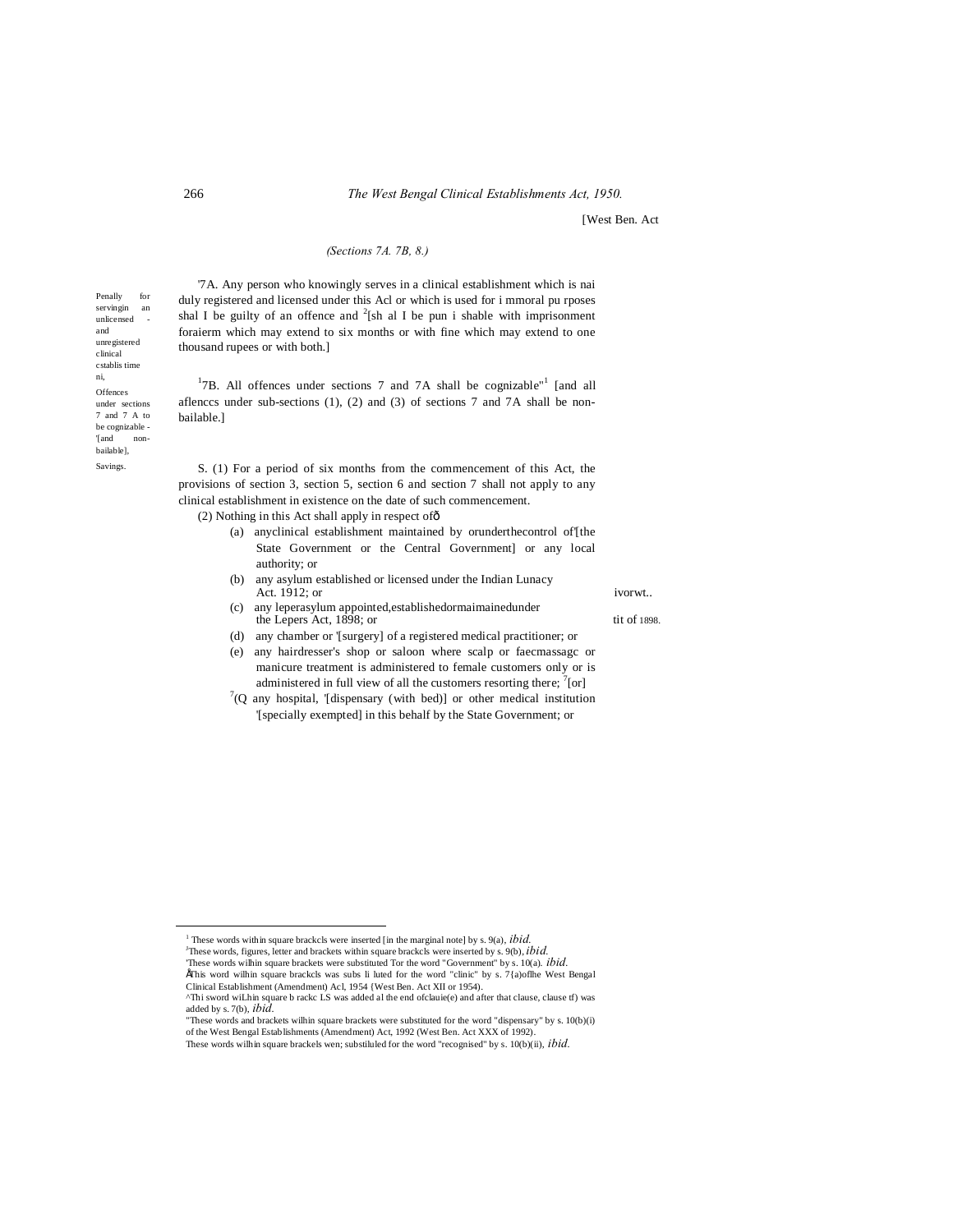LVI of 1950.]

### *(Sections SA, 9.)*

 $i2 * * * *$ 

8A. (1) No suit, prosecution or other legal proceedings whatsoever indemnii<sup>^</sup>. shall lie against any person in respect of anything which is in good failh done or intended to be done under this Act.

(2) No suit or other legal proceeding shall lie against Government for any damage caused or likely lo bccaused by anything which is in good failh done or intended to be done under this Act.

9. (1) The State Government may make - rules for the purposes of Power io , <sup>i</sup> . . - . , . make rule carrying oui lhc provisions of irns Act-

(2) In particular and without prejudice to the generality oflhe foregoing power, such rules may provide for all or any of the following matiers: ô

- (a) the authority lo whom an application under sub-section (I) of section 4 shall be made, the particulars which such application shall contain and the fee with which such application shall be accompanied;
- (b) the conditions which an applicant and a clinical establishment shall fulfil under sub-section (2) of section 4;
- (c) the period for which registration and license under sub-section (2) of section 4 shall be valid;
- (d) the period of limitation for an appeal under sub-section (4) of section 4 and the procedure on such appeals;
- $J(e)$  die form in whieh records shall be kept and the form and manner in which and the intervals at which reports shall be submitted to the prescribed authority under clause (d) of subsection (5) of section 4;
- ""(ea) other terms and conditions which may be prescribed under clause (e) of sub-section (5) of section 4;  $i^*$  \* \* \* \*

(g) any other matter required to be prescribed by rules.

 <sup>2</sup>CI a us es (e) and (ea) \vc rc s u t>s ii t u ted fo r ilie o rigi n al c lau se (e) by s. 4 o r the West Bcng al Clinical Esiablishmems (Amendment) Act, 1976 (Wesl Ben. Act XXIV of 1976),

<sup>&#</sup>x27;Clause (0 was substituted for lhc original clause (f) by s, 9 oflhe WCM Bengal Clinical Esiablishmems (Amendment) Aci. 1954 (Wcsl Ben. Acl XII of 1954). Then it waiomiued bys. 11 oflhe Wcsl Bcngii Clinical Establishments (Amendment) Acl. 1992 (West Ben. Act XXX of 1992).